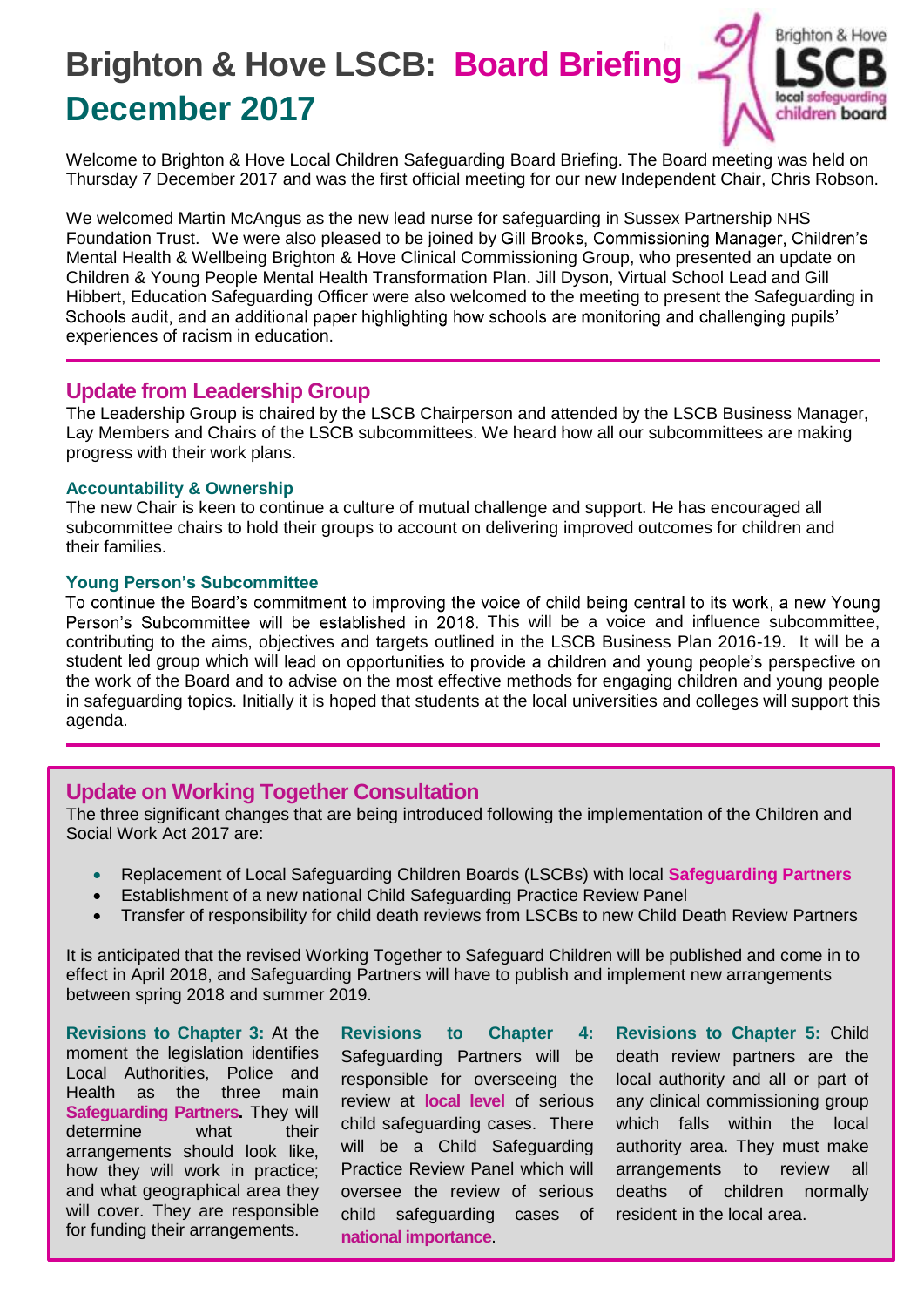# **Experiences of Racism in Schools**

Experiences and responses to racism in our city's Schools was a learning point from the Sibling W & X Serious Case Review. Whilst there is no longer any statutory responsibility for Local Authorities to collect information on racist bullying, or for schools to supply this, locally we still collect this information. We asked our Education colleagues to present an item at today's Board to provide us with more information about how we are locally responding to racist and religiously motivated bullying.

The Education Safeguarding Officer, Ethnic Minority Achievement Service, and Health & Wellbeing Partnership Adviser collaborate to advise, campaign and train staff in schools to support best practice in schools, and provide robust challenge when schools are weak in anti-bullying; equal opportunities; Safeguarding or PSHE.

Data from 2015/6 indicates that 13% of bullying incidents related to race or ethnicity and 3% to religion on belief.

# **Children & Young People Mental Health Transformation Plan**

Since 2015 the Brighton & Hove CCG have developed and published this plan every year. Many different organisations have helped shape the plan, alongside children, young people and their families. The full plan can be read on the CCG website [here.](https://www.brightonandhoveccg.nhs.uk/children-and-young-people%E2%80%99s-mental-health-and-wellbeing-transformation-planning)

The vision is linked to learning from local reviews to ensure there is more proactive and outreach support for children and young people. This means providing them with opportunities to build their own resilience, to recognise their need earlier, and to encourage them to support one another and feel comfortable talking about their mental health concerns. They want to embrace digital and social media, to allow children & young people to access services when, where and how they choose to.

Future plans include; a review of delivery and access to crisis support, a needs assessment for self-harm, and a review of specialist mental health support available to looked after children.

## **Benefits of schools and social care services being notified of all children who come into contact with the police**

One of the actions from the **[Siblings W & X](http://www.brightonandhovelscb.org.uk/serious-case-reviews-2/july-2017-siblings-wx/)  [Serious Case Review](http://www.brightonandhovelscb.org.uk/serious-case-reviews-2/july-2017-siblings-wx/)** was for the Board to explore the benefits, in terms children's welfare, of schools and social care services being notified of all children who come into contact with the police.

Children's social care should already receive notifications through the referrals into the Front Door For Families. However, as highlighted by the review, Sussex Police need to do some internal work to ensure this is happening.

The Board heard about Operation Encompass, currently being trialled in Crawley. This sees schools being notified of any incidences of domestic violence that the police are called to at the homes of any of their pupils, so that they can better support the child the next day at school following this trauma. Sussex Police are keen to roll this out across the county, and widen the remit to include reports of missing children and contacts with police.

There were differences of opinion by Board Members about how to progress this work. In the first instance an evaluation of the pilot in Crawley will be presented to our next Board meeting in March 2018.

# **Children with Disabilities Multi-Agency Audit**

Research shows that disabled children are three to four times more likely to be abused and neglected than non-disabled children. The Monitoring & Evaluation Subcommittee took an indepth look at nine local cases to examine how robust and timely the response to disabled children in need of protection is

#### **Strengths**

- A good awareness and understanding of safeguarding by staff working with children with disabilities in their identification and response to child protection concerns.
- Safeguarding Plans focused on outcomes, identified risks effectively, and ensured the child's safety was paramount.
- In 7/9 cases The professional network communicated effectively with the child and family, and with one another.

#### **Areas in need of improvement**

- In 3/9 not all of the appropriate agencies contributed to the strategy discussion.
- In 3/9 cases Core Group/Network meetings were not held within the timescales.
- There is wide variation in how well the voice of the child is heard by professionals.

Read more in our Children with [Disabilities](http://brightonandhovelscb.org.uk/wp-content/uploads/CDIS-AUDIT-BRIEFING.pdf) Audit: Staff **[Briefing](http://brightonandhovelscb.org.uk/wp-content/uploads/CDIS-AUDIT-BRIEFING.pdf)**